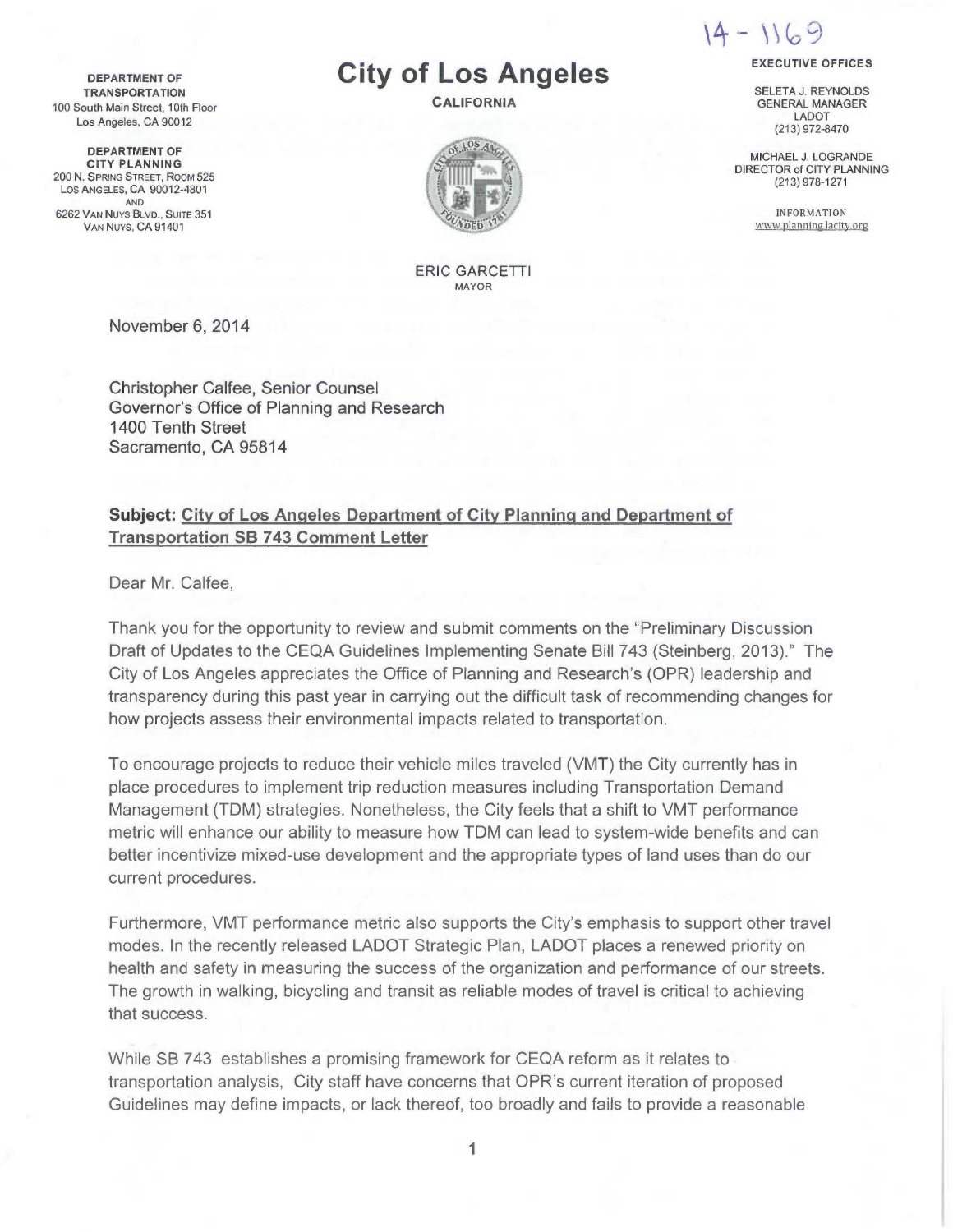timeline for cities to adapt to the proposed changes. We provide the following discussion to help OPR improve the Guidelines language to ensure practical application of meaningful CEQA relief, while meeting VMT reduction goals.

#### I. Timeline

City staff are concerned about the preparation necessary to transition to the new metric approach in the time required by the proposed California Environmental Quality Act (CEQA) guidelines, and have expressed doubts about the availability of a VMT-related metric for project-level analysis. While staff are confident that VMT-based metric methodology is both the preferred approach and within our technical means, the transition to this evaluation approach will take longer than the four month timeline required once the Guidelines are enrolled with the Secretary of State. A key question is what happens between the time that LOS no longer applies and when the lead agency approves the methodology and threshold for the replacement impact evaluation methodology. Travel demand models that account for VMT are available at the metropolitan planning organization (MPO) level pursuant to the Regional Transportation Plan/Sustainable Community Strategy (RTP/SCS) adoption process; however, uncertainty persists as to what degree the models can be readily applied to evaluate VMT on a project-level basis.

While OPR provides useful resources related to sketch models that may not require the same intensive amount of data investment as a travel demand model, applying such models will still likely require sufficient calibration and validation in order to meet the substantial evidence test that a CEQA analysis requires.

Consideration of time and resources also applies to the lead agencies' need to establish a threshold. Beyond model validation, compliance with CEQA's substantial evidence test will require an internal policy review, scenario testing with case studies, and estimates as to the effectiveness of project mitigation. CEQA also requires that lead agencies develop thresholds through a public review process, which may require adoption by a planning commission or city council.

Implementing the transportation evaluation guidelines without proper preparation of VMT models scalable to development projects could lead to an unstructured review process and create a period of uncertainty in CEQA compliance. Even with the proactive efforts the City of Los Angeles has initiated to make the transition, with the help of a grant from the Strategic Growth Council, this City may need a minimum of two years in order to adopt a new threshold. Many other cities that have not yet initiated this process would likely take longer. The City requests a longer grace period to technically vet the replacement evaluation methodology. However, understanding that the four-month timeframe may be adequate for some lead agencies, perhaps OPR could establish a range within which the Guidelines would take effect to allow some lead agencies to opt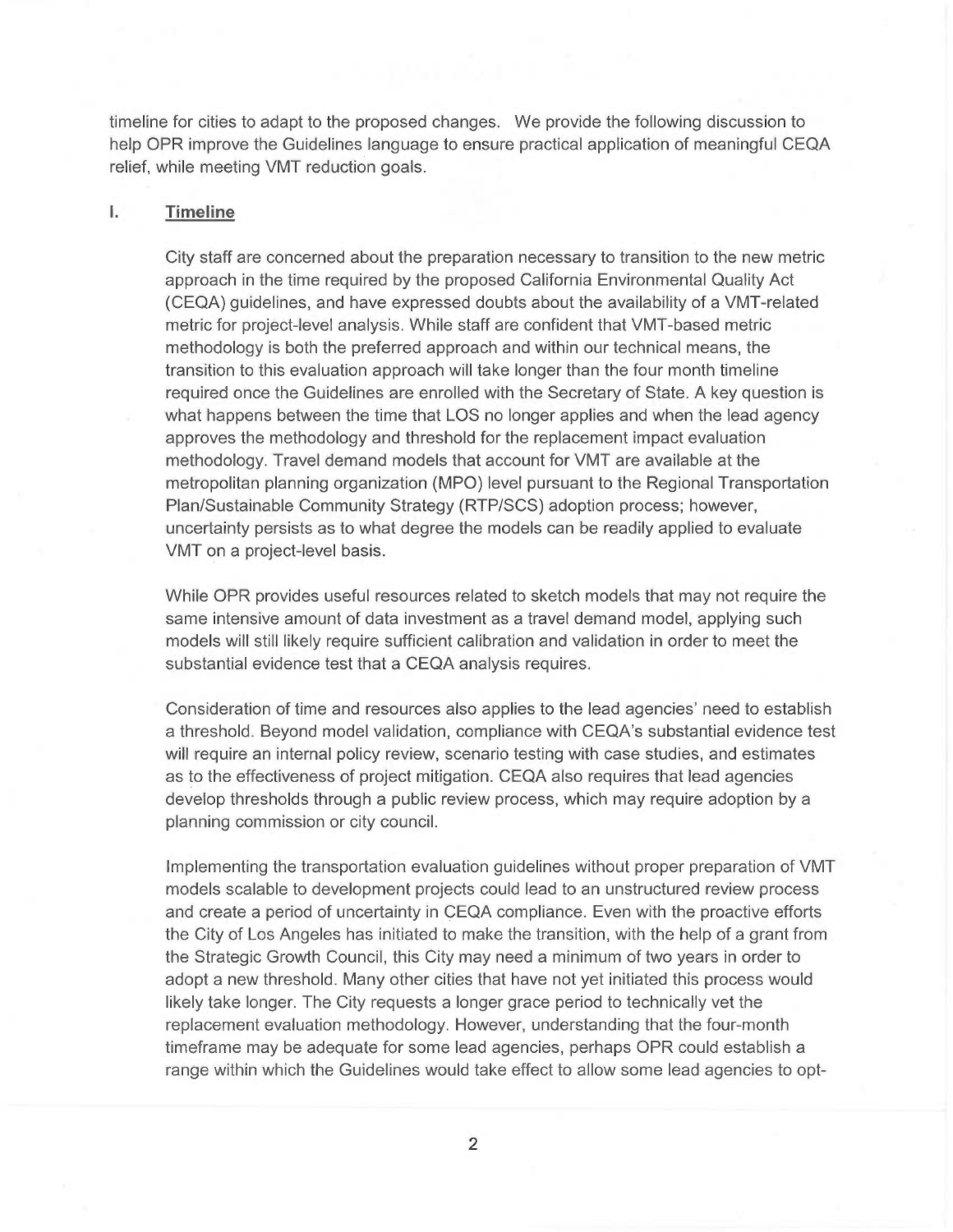in early, while still providing a horizon date by which all lead agencies must adopt a new review methodology and whereby LOS would no longer apply from a CEQA perspective.

#### II. Delegation to Lead Agency to Establish Threshold

After reading the Guideline language, staff continue to have concerns that the Guidelines could be misread to imply that OPR has established a defacto threshold of significance that is tied to the regional average VMT. The proposed text to Section 15064.3 (b)(1) reads as follows:

"A development project that results in vehicle miles traveled greater than regional average for the project type (measured per capita, per employee, per trip, per person-trip or other appropriate measure) may indicate a significant impact."

The above language appears to establish a threshold that the City could be bound to. While OPR has stated on page eight of the discussion draft 'Updating Transportation' Impacts Analysis in the CEQA Guidelines' that SB 743 did not authorize OPR to set a threshold, the above language does not expressly indicate that lead agencies continue to have the discretion to establish a threshold that is different than regional average VMT. CEQA practitioners refer to the CEQA Guidelines as a definitive source, and the lack of clarity in defining this authority to establish the threshold will likely consume staff time in defending a different approach that would likely only be resolved through litigation.

As an established center within the SCAG region, most areas within the city are already performing below regional average VMT. This implies that most new development projects would not need to include any mitigation related to transportation through a CEQA analysis, since the analysis would fail to disclose any impact. While this generally may be satisfying the goals of SB 743 by incentivizing infill development, it may produce unintended consequences by removing regulatory oversight for even the largest scale development from both a transportation, as well as a greenhouse gas perspective. The consequence includes missed opportunities to increase VMT performance of new projects, through transit-oriented site design, a broad set of transportation demand management (TDM) measures, and further incentivizing low VMT-generating land use patterns. These consequences could be exacerbated where an infill project replaces existing affordable housing and fails to show the corresponding VMT increase. National household travel survey data shows a strong correlation between transit usage, travel demand and household income, yet this is not accounted for in existing trip generation data. Lower income earning households, displaced by new development, may be forced to find replacement housing in outlying areas with less access to transit, while the higher income households moving into transit-rich areas show less reliance on transit. The displacement of low income households and their migration to outlying regions would likely increase VMT over time.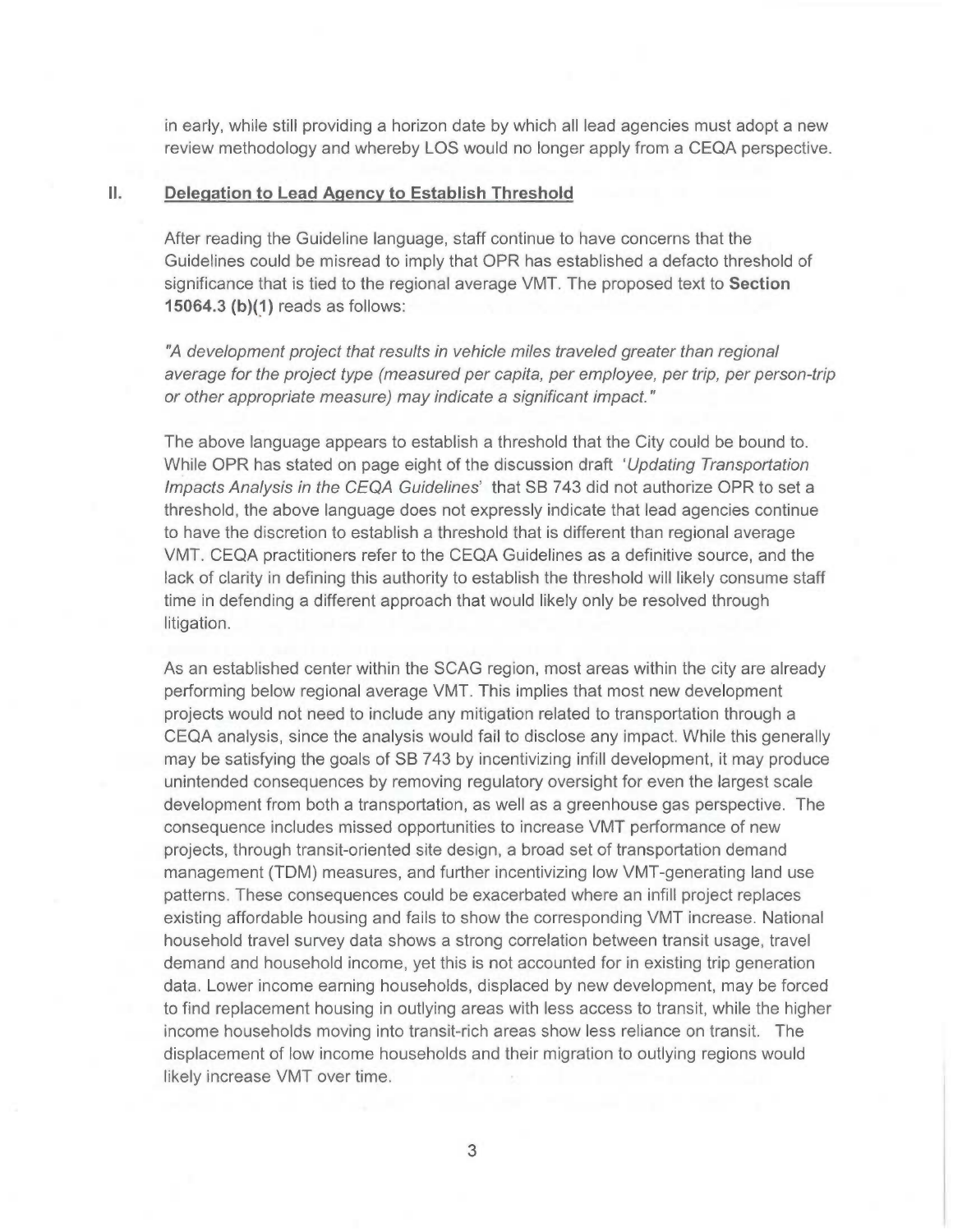In addition, a regional average threshold will be hard to defend to the public if there is a perception that even large scale projects are not mitigating their vehicle demand, or their impacts on GHG emissions, since vehicle travel constitutes 40 percent of greenhouse gas emissions statewide.

Staff believe the Guidelines language can better clarify that lead agencies continue to have authority to establish their own transportation-related thresholds pursuant to the intent of SB 743 to properly account for VMT related impacts. Staff recommends that the language in Section 15064.3 (b)(1) be replaced as follows:

The Lead Agency shall continue to have discretion on the establishment of impact thresholds to determine significant impacts of a project, but the impact threshold shall not be higher than the regional average vehicle miles traveled for the project type (measured per capita, per employee, per trip, per person-trip or other appropriate measure).

## III. Finding of No Significant Impact within TPAs and HQTAs

OPR appears to have expanded the applicable area where the new metric would replace LOS in the first implementation phase in subsection (d) by also including a  $\frac{1}{2}$  mile buffer around High Quality Transit Corridors (HQTCs) in addition to Transit Priority Areas (TPAs). With inclusion of the HQTCs, the draft guidelines substantially expands the geographic scope beyond just TPAs, as referenced in the legislation, to include nearly all urbanized areas in the city. The geographic scope as defined here would extend far beyond lower VMT-performing infill development.

The draft language further states in subsection (b)(1) that projects located within a  $\frac{1}{2}$ mile buffer of TPAs and HQTCs be considered to have a less than significant transportation impact, and therefore would not require mitigation. This is of concern to the City as the map of HQTCs includes some communities that have relatively low transit usage (less than 5 % commute mode share by public transportation). Simply satisfying the proximity to a transit corridor defined by bus headway, while not considering actual transit ridership provides major regulatory incentives to the broadest range of development since the conclusion would easily be reached that there are no transportation impacts without yielding much in terms of real VMT reductions.

Staff request that OPR remove the language implying that projects located within onehalf mile of either an existing major transit stop, or an existing HQTC generally, may be considered to have less than significant transportation impact. This is a sweeping conclusion without the availability of travel patterns and transit mode ridership in the TPA or HQTC, and would result in missed opportunities to include trip reduction measures where they are needed. Additionally, such a finding is not necessary in order for a project, within a TPA or HQTC, to avail itself of CEQA streamlining benefits. As an alternative, projects within these geographies could also apply the CEQA streamlining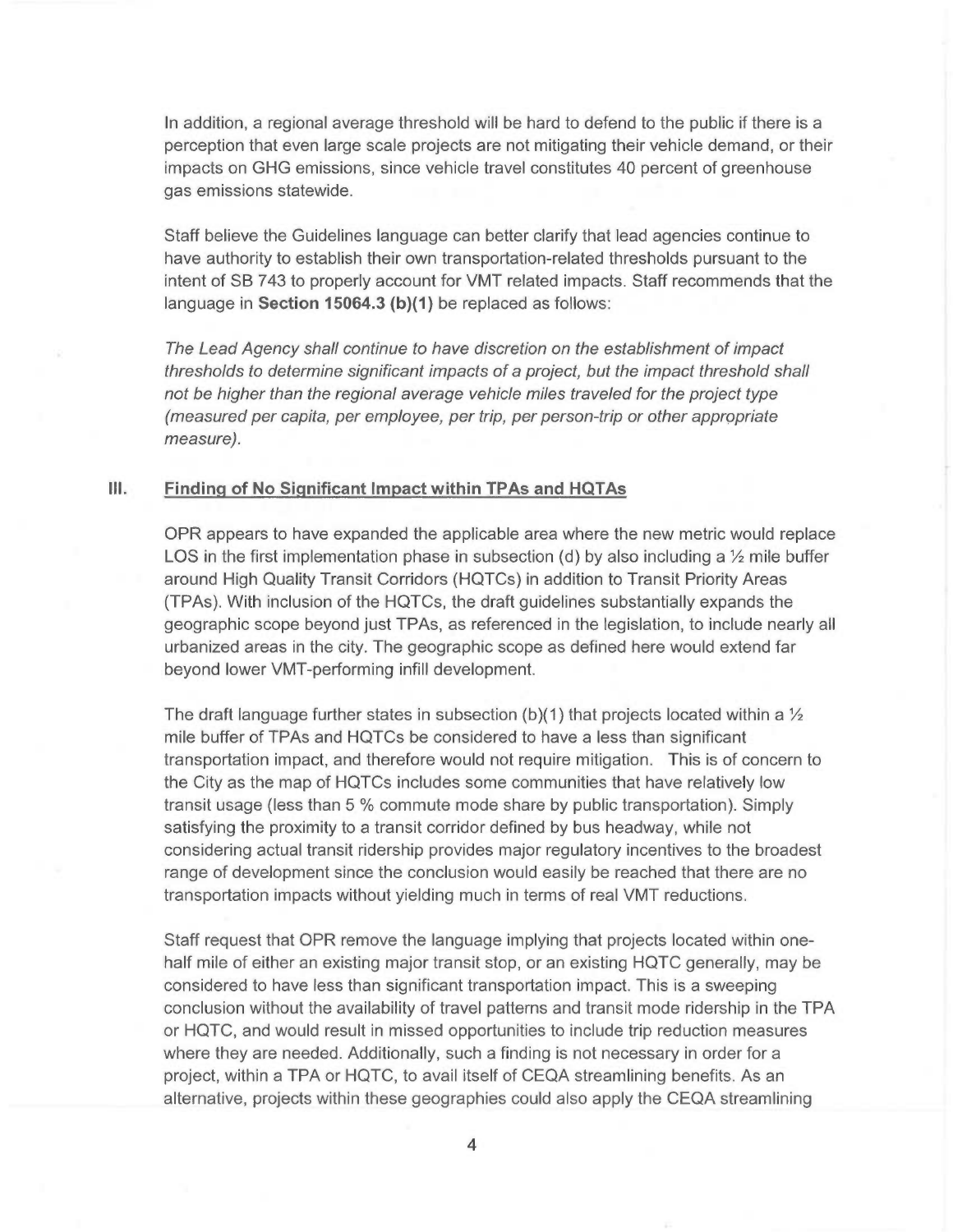incentives under SB 226, and avoid the necessity to prepare an environmental impact report (EIR), since the VMT metric readily lends itself to the application of Uniform Development Standards through TDM measures. The same CEQA streamlining would result, while the lead agency would have grounds to apply mitigation measures or standards yielding improved VMT performance.

#### IV. Adaptable Impact Metric

The draft guideline language appears to support applying a different impact methodology between land use and transportation projects, and City staff prefer this flexibility. For instance, a lead agency should be able to apply a VMT per capita metric when evaluating land use projects, and be able to apply a VMT per person trip metric when evaluating transportation projects. However, the draft guidelines are unclear in subsection (b)(2) if a lead agency is able to define an impact threshold for transportation projects that would permit some level of induced travel without triggering a transportation impact. There should be flexibility in setting a threshold that allows a transportation project to induce some amount of travel as long as there is no corresponding increase in VMT per person trip. In addition, there should be flexibility when evaluating land use projects to select the applicable metric, such as VMT per capita metric for housing projects and VMT per employee metric for office projects.

## V. Confining Analysis to Political Boundary

Section 15064.3 (b)(4) states that a lead agency should not generally confine its evaluation to its own political boundaries. There is sound basis for including this language given the regional nature of VMT and traffic patterns in general, and the importance of this principle applies to either LOS-based or VMT-based analysis. However, a narrow interpretation of this language may constrain a lead agencies ability to set a higher performance standard than the regional average. The City requests that permissive language be added that allows lead agencies to set higher standards than regional VMT.

## VI. Safety Impacts of Speed Differentials

The City staff shares concerns with other cities that the local safety discussion in Section15064.3 (b)(3) may present contradictions, and is generally overly prescriptive.

For example, Section 15064.3 (b) $(3)(C)$  indicates that an impact to safety occurs when a project contributes to speed differentials of greater than 15 miles per hour between adjacent travel lanes. While it seems this criteria flows from the discussion of queuing onto freeway off-ramps that precedes it in the Guidelines, if read out of context, it could be used to apply to a project analysis along urban arterials that do not exhibit the same corresponding safety problems of freeway speed differentials. At the same time, this criteria could also be applied to the freeway context to discourage development of BRT,